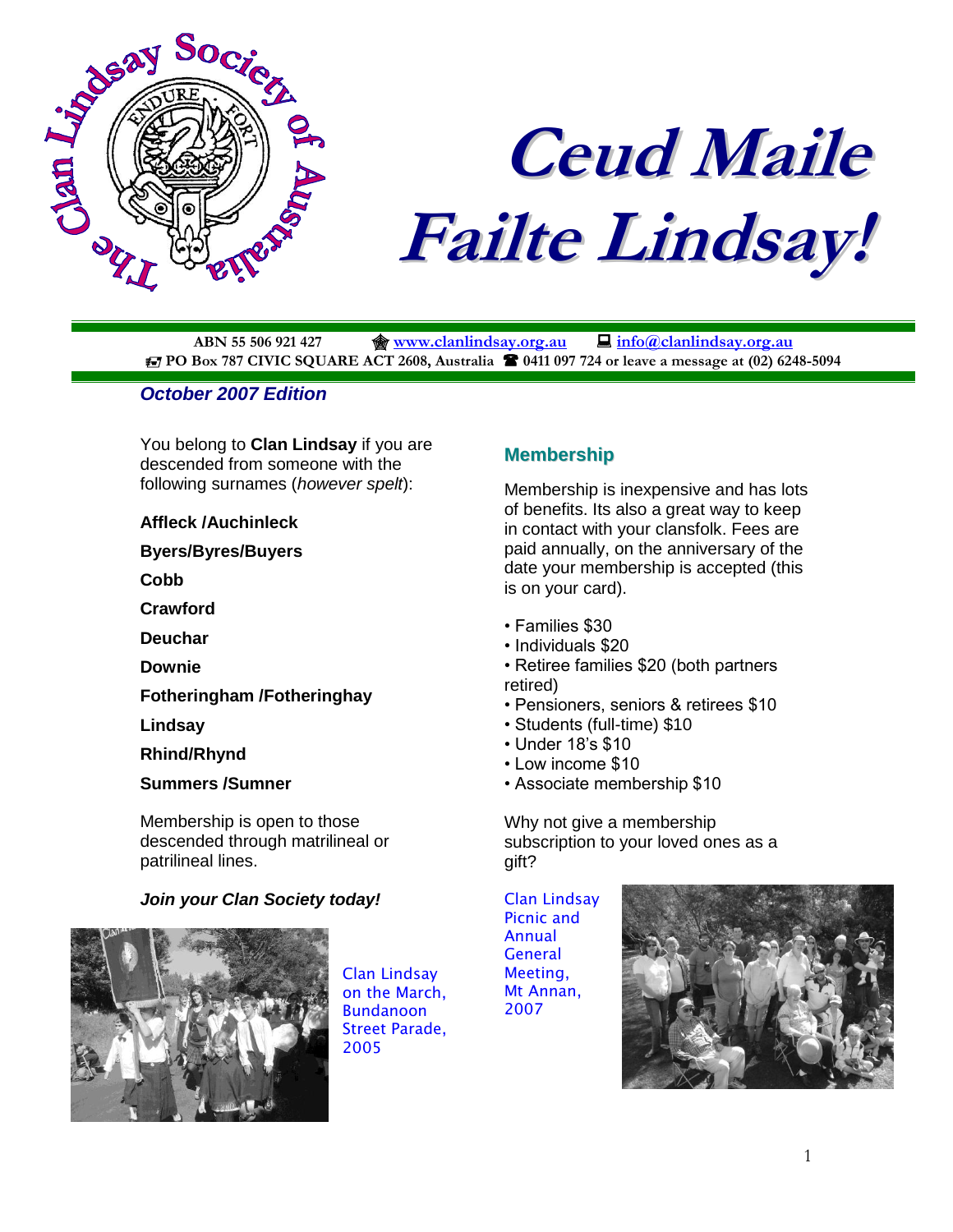## **Newsletters, certificates and membership cards**

New members receive our fabulous new members pack: a membership certificate (suitable for framing), a membership card, back copies of our newsletter, *The Lindsay Blether,* and a copy of our Constitution.



Members receive at least three newsletters per year. You also invited to our annual picnic, clan gatherings, lunches and dinners and on excursions to places of interest to our Clan.

Members Peter & Heather Rowe, and Bill Bostle, Bundanoon 2006

## **Our website**

The website holds a lot of information about Clan Lindsay. The website has a chat facility that we use to hold our monthly e-meetings. Members and guests are invited to 'drop in' to the meetings (the first Wednesday of every month). Its as simple as typing in your name and a quick 'hello".



We also use our Clan Lindsay chat facility to discuss other topics of interest to our members, including genealogical research, heraldry and history. The timetable for those discussions is posted on the events page, listed in the *Lindsay Blether*, and sent around on *Noticeboard* (our email news service).

## Glen Downie and Kathleen Butler

# **Clan Lindsay Heritage**

Our Clan Chief is The Rt Hon The Earl of Crawford and Balcarres. He is a Knight of the Thistle, a Privy Councillor and a Deputy Lieutenant.

#### L to R: Lord Crawford, Lady Lindsay, Lady Crawford, Lord **Lindsay**

We are proud of our Clan's heritage. From ancient beginnings, to modern times, our Clansfolk have been

involved in their community, both in dramatic historical events and in their own backyards.



Whichever tartan is the right one for you, we encourage you to wear the tartan at all Clan Lindsay events, and Scottish Games and Gatherings. It's also traditional to wear it at events such as weddings, dances and other formal occasions.

#### NSW State Councillor, Wes Batey, Aberdeen 2003

All clan members can wear the Lindsay crest-badge. Our **crest-badge** is displayed in our logo.

The Chief's **motto**, Endure Fort, means 'endure bravely'.

Unlike many clans, Clan Lindsay is a group of 'associated families', rather than a head of the Clan with subordinate Septs. Some of our associated families have their own coats of arms, crestbadges, castles and *very* interesting histories!

Lindsay, Affleck, Byers, Crawford & Fotheringham Crest-badges











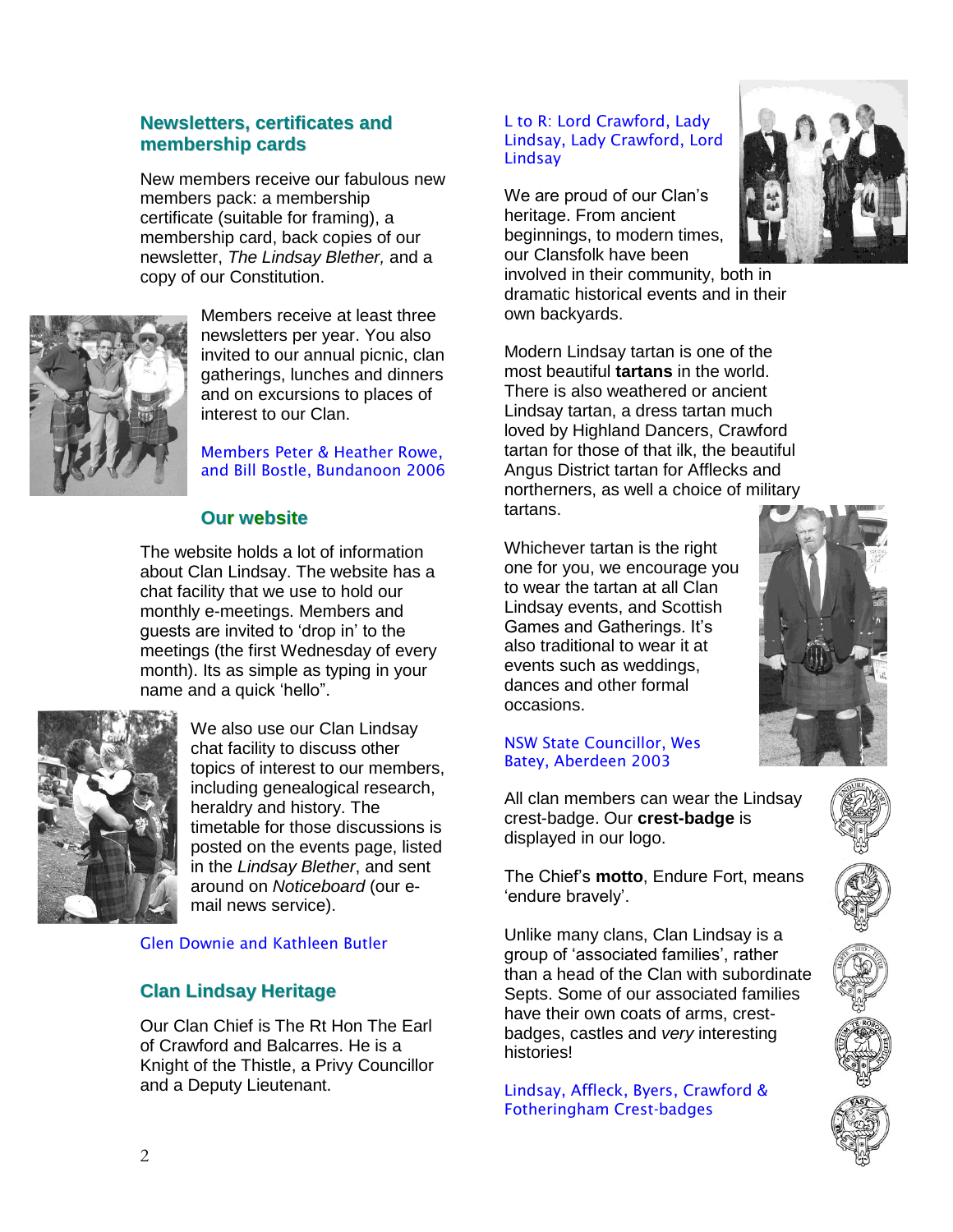## **Clan History**

Clan Lindsay has been making history since they travelled to England with William the Conqueror in 1066. Significant stories about our unique role in shaping Scottish and world events include:

- The early Lindsays
- The *Declaration of Arbroath*
- The first Earl of Crawford
- The Crawford family
- Origin of Clan surnames
- First Clan members in Australia
- The Lindsays of Creswick
- The Lindsays of Crete
- David Lindsay, explorer!
- Clan Lindsay Victoria Cross recipients
- Castles, Coats of Arms, Crest-badges and tartans

• The Afflecks, armour-bearers to the Earl of Crawford

We're also compiling a history of the Lindsays in Australia and would love to include your family's story in that book.

## Edzell Castle, Scotland

We also bring you information about Scottish historical events and cultural information. Articles have talked about:





• Scotland's last royal wedding

- The demography of the Scottish people
- The Great Highland Bagpipe - a Clan tradition
- $\cdot$  Life in the 16<sup>th</sup> century
- a snapshot of Scottish history, 3200BC to current

John Downie (1897 - 1964)

## **Our Clan Lindsay community**

The Clan Lindsay Society has something for all ages, the young, and the young at heart. We attend several gatherings a year, as well as providing you with information about what's on across Australia.

Most importantly, we like to get together and have a bit of fun, whether its over the internet, at a gathering or meeting for a lunch.

The Afflecks, The Domain Gathering, 2004



We provide commemorative certificates to celebrate occasions that are important to our members, such as the birth, marriage or graduation of a member or relative of our members.

Members Susan Greaves, Noel Lindsay, Shirley Lindsay, and Grant **Lindsay** 

We encourage our members to take up Scottish cultural

activities. We support this with **the John Downie Memorial Grant**, which is funded solely from fundraising activities carried out by the Board.

There's nothing better than a good gathering! We inform our members about activities about Gatherings, Games, other Scottish cultural activities and events that are important to our members through *The Lindsay Blether*, our web site and *Noticeboard.*

*The Lindsay Blether* is our place for sharing family traditions, views, news and a good laugh. Some of our most popular articles include: